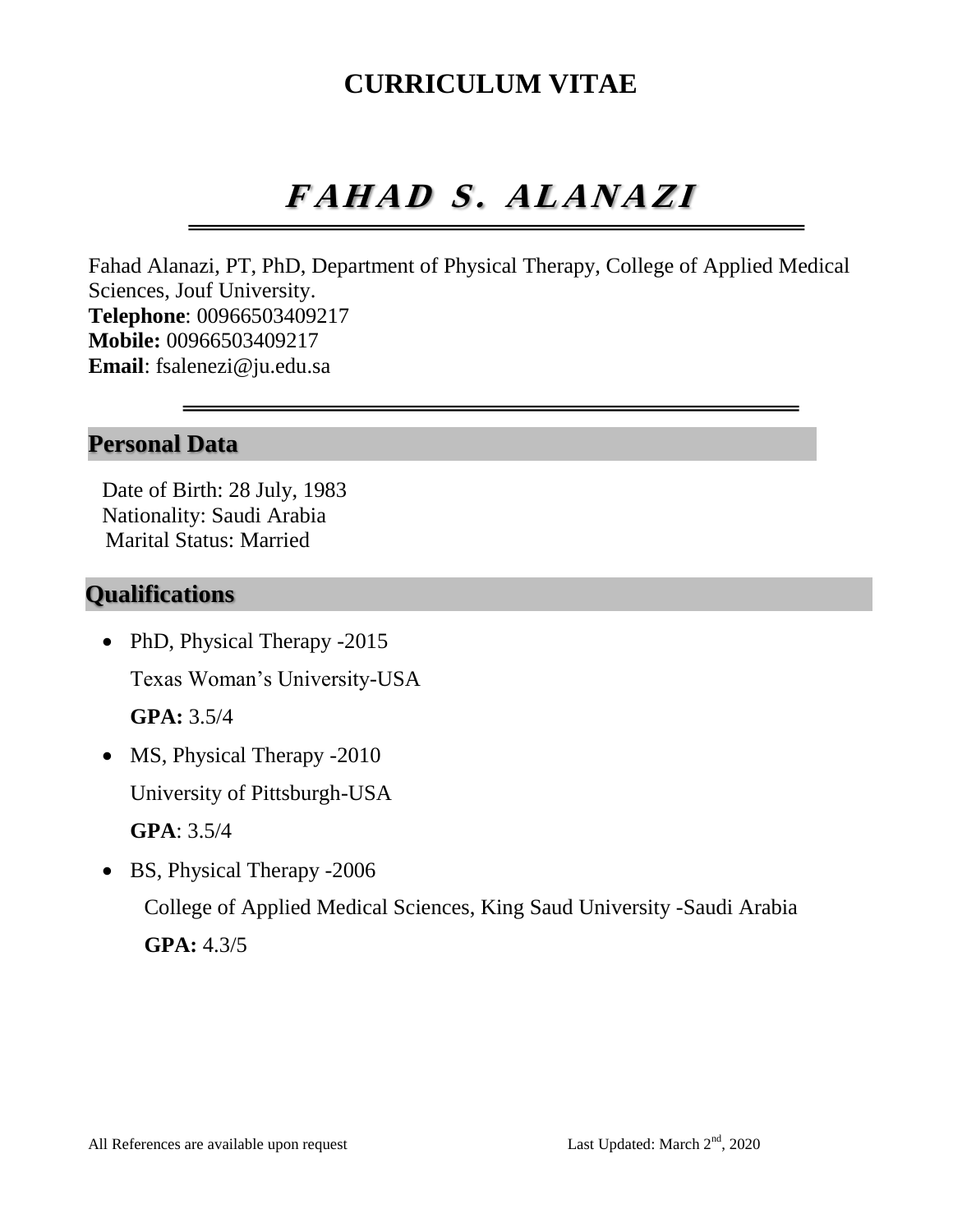# **Employment and academic appointments**

- Teaching Assistant- King Saud University (2006-2007).
- **Teaching Assistant- Jouf University (2007-2008).**
- Assistant Professor- Jouf University (2015- Till now).

# **Courses Taught:**

- 1) Introduction to Physical Therapy Procedures 1:
- 2) Introduction to Physical Therapy Procedures 2:
- 3) Management and Arrangement of Physical Therapy Services:
- 4) Independent Study 1:
- 5) Clinical Studies 1:
- 6) Physical Therapy techniques 2:

# **Conferences:**

- Certificate of attendance the " **Annual conference & Exposition of the American Physical Therapy Association**" held in Boston, MA, from June 16 through June 19, 2010 (**2.1 CEUs, 21 contact hours**)
- Certificate of attendance course of " **Academic teaching**" " held in Boston, MA, from June 16 through June 19, 2010 (**1.5 CEUs, 15 contact hours**).
- Certificate of attendance workshop of **" Management & Leadership**" held in Washington D.C. February 12, 2013.
- Certificate of attendance workshop of **" Generic Course Design**" held in Aljouf , Saudi Arabia. 26-27/2/1437 H.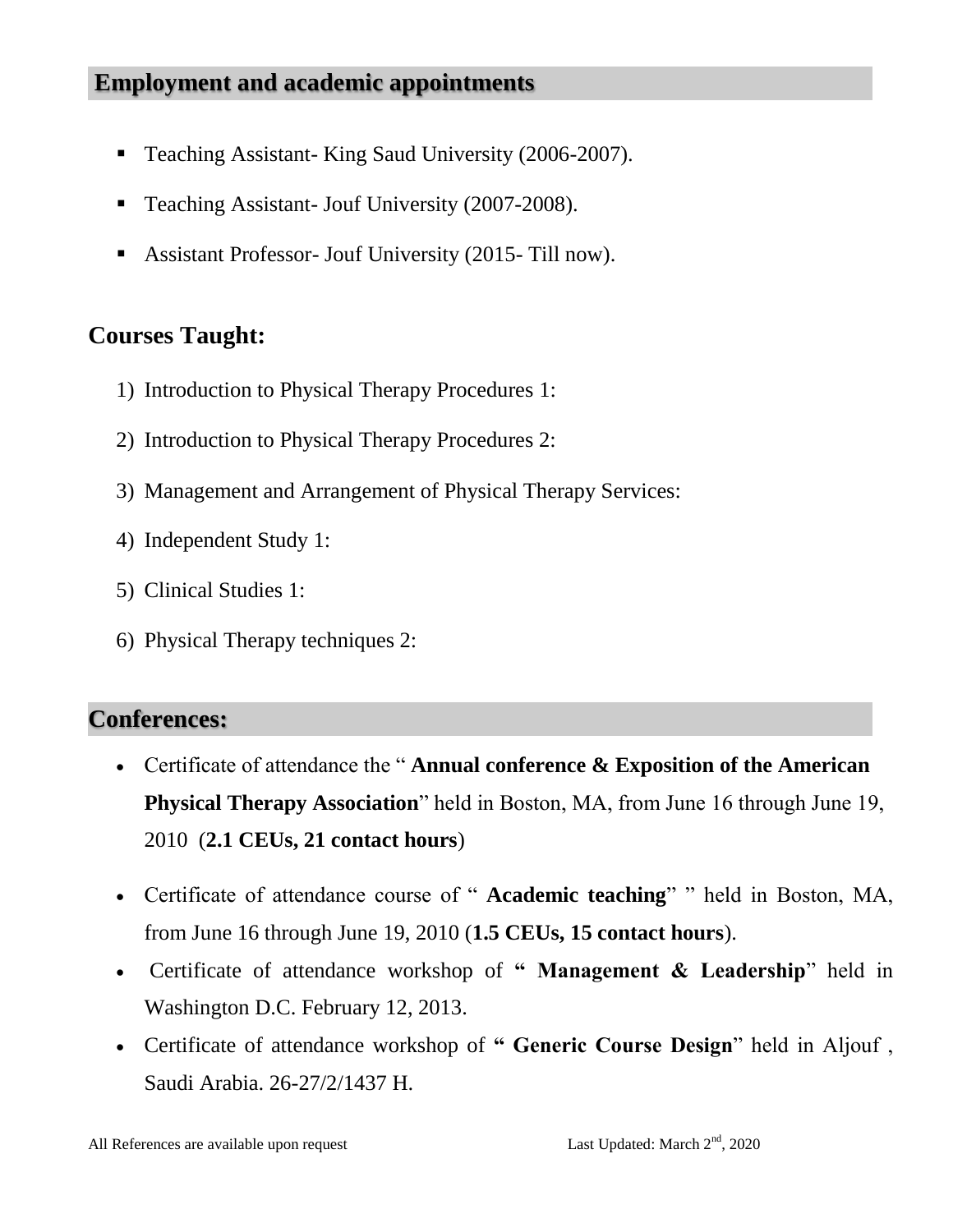# **Professional Certification/Licensure**

 Accreditation of Entry Level Physical Therapy Degree to Equal a U.S. CAPTE Program

Foreign Credentialing Commission on Physical Therapy – 2013

- University of Pittsburgh English Language Program at – 2009 TOEFL examination score 97 – 2009
- King Saud University Certificate of Completion of One Year Internship – 2007
- Physical Therapy Consultant, Saudi Arabia #14-R-A-0027749

#### **Language Skills**

- Arabic: Native Language.
- English: Excellent ability to **read**, **write** and **speak** English.
- Spanish: Basic level.

#### **Rewards & Honors:**

**Outstanding Reward**- 2015-Saudi Arabian Cultural Mission, USA, Washington D.C

#### **Current Professional Membership:**

- PT member \_ APTA (American Physical Therapy Association).
- PT member\_SPTA (Saudi Physical Therapy Association).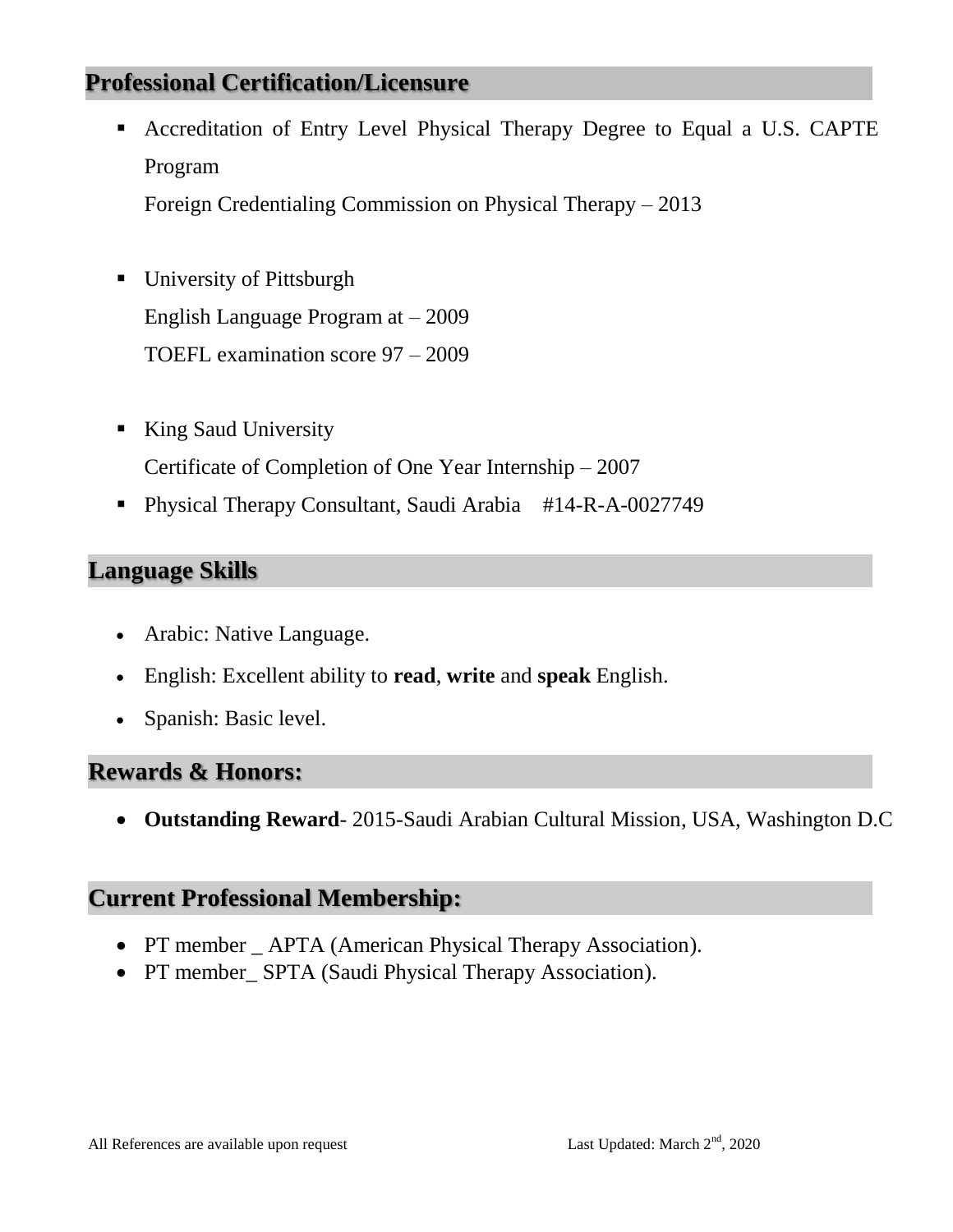# **University Service: Committees**

- E- Learning Unit, Chair- 2016
- Faculty Evaluation and Development committee, Chair-2016
- Higher Recruitment Committee, Chair (College of Applied Medical Sciences, and College of Pharmacy) - 2016

# **Publications:**

- **Alanazi Fahad**, Gleeson Peggy, Olson Sharon, Roddey Toni, Translation and Validation of the Arabic Version of the Fear- Avoidance Beliefs Questionnaire in Patients with Low Back Pain, *SPINE*, (2017), 42:7, 411-416
- Alserhany Hadeel, **Alanazi Fahad,** Effect of prolonged wearing high heeled shoes on occurrence of low back pain (LBP) and disability among females in ALJouf city, *International journal of Advanced Research*, (2015), 3:12, 1715-1722.
- Bahey El-Deen Heba, **Alanazi Fahad,** Ahmed Khalid, Effects of Inspiratory muscle training on Pulmonary functions and muscle strength in sedentary hemodialysis patients, *J.Phys. Ther. Sci,* (2018), 30, 424-427.
- **Alanazi,** F. Awareness and knowledge of physical therapy practice: a cross-sectional study in Saudi Arabia. *Journal of Allied Health.* In press

# **Ongoing Research Activities:**

- **Alanazi Fahad,** Alrwaily Muhammed , Cross cultural adaptation and validation of the Arabic version of the Orebro Musculoskeletal Pain Questionnaire. *Manuscript preparation*
- **Alanazi Fahad**, Thamer Altaim, Exploring the prevalence of Low Back Pain in Saudi Population. *Manuscript preparation*
- **Alanazi Fahad,** Alabbad Ammar, Alonaizi Zayad, Effects of the Whole body vibration on bone mineral density, muscle strength, and turnover in middle-aged and older men. ( Grant funding)
- **Alanazi Fahad**, Alabbad Ammar, Alrwaily Muhammed, Correlation between MRI findings and some neurological signs in asymptomatic individual. *Manuscript Preparation.*